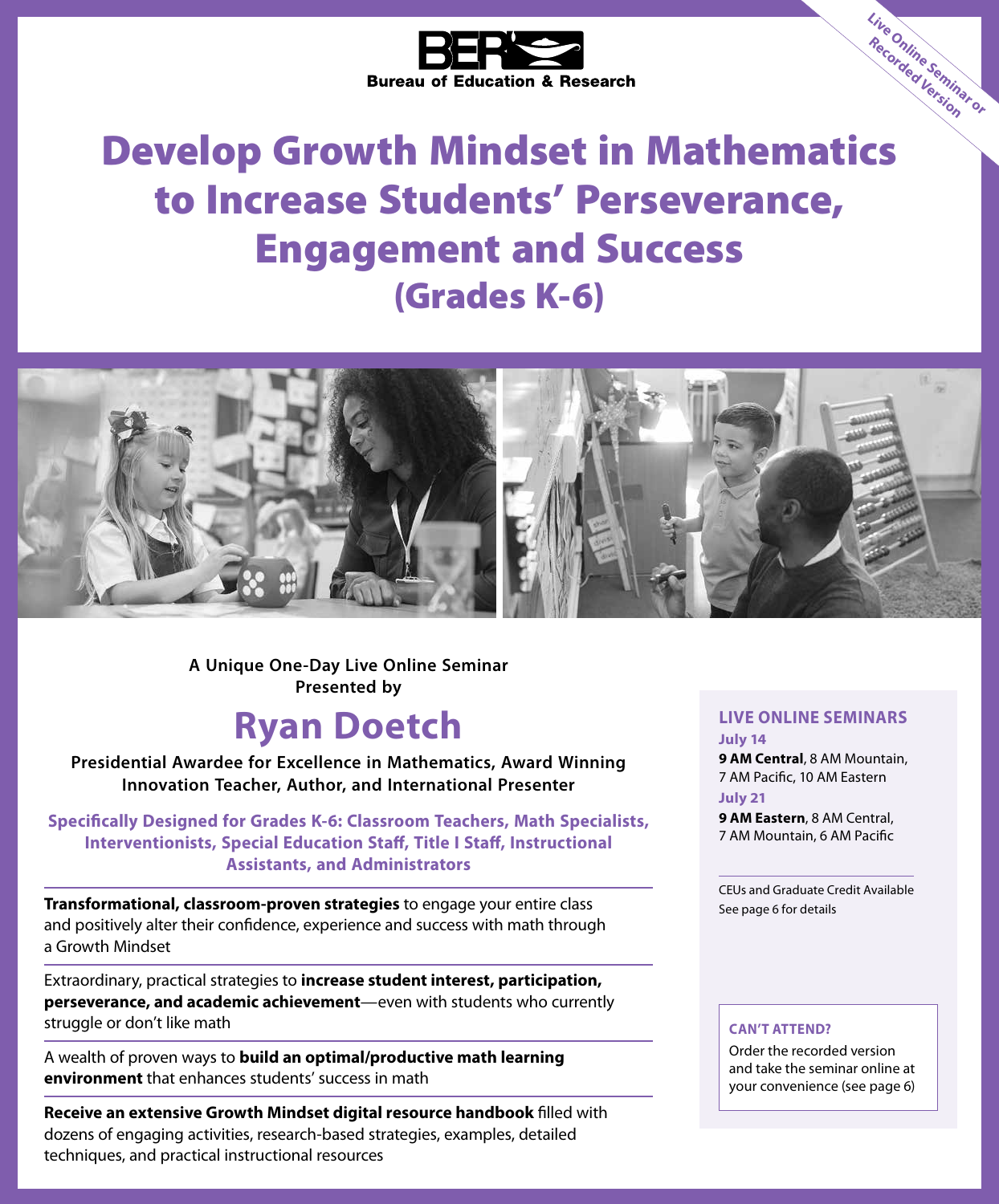# **Ten Key Benefits of Attending**

"Wonderful! So many resources with a positive message! Great instructor! So engaging and fun!"

**– DAWN SHERLOCK, TEACHER**



#### **Who Should Attend**

Grades K-6: Classroom Teachers, Math Specialists, Interventionists, Special Education Staff, Title I Staff, Instructional Assistants, and Administrators

#### **1. What Every Grades K-6 Educator Should Know About Increasing Students' Perseverance, Engagement and Success in Math**

Why is it that of all the STEM subjects, students struggle in and dislike math the most? Unlock the power of Growth Mindset in your classroom and school community … Learn proven ways to increase students' motivation, effort and self-efficacy

#### **2. Increase Students' Motivation and Positive Experiences with Math**

Dozens of innovative and practical strategies to engage student interest, increase student participation and strengthen academic achievement … Help struggling students overcome the mathematical obstacles that keep them from believing they can learn and do math

#### **3. Use Research-Based Best Practices in Math Instruction**

Learn highly effective, research-based techniques that accelerate math learning and promote a Growth Mindset

**4. Innovative Ideas that Transform, Inspire and Promote Student Success in Math** Re-energize your classroom through dozens of teacher-friendly techniques and strategies you can implement immediately with all your students, including your struggling learners

#### **5. Proven Methods to Reach All Students, Promote Perseverance and Motivate Unmotivated Students**

Numerous ways to use Growth Mindset strategies to strengthen students' academic achievement, skill development and engagement … Empower students to approach difficult problems with increased confidence, flexibility and greater perseverance

#### **6. Rigorous Activities to Help You Differentiate for All Your Learners**

Learn high-yield, research-based differentiation strategies to help you maximize the learning of all your students, from those who struggle with math to those who are highly capable

#### **7. Enhance Your Current Math Programs and Lessons**

Dozens of dynamic, highly effective and developmentally appropriate learning sequences proven to enhance your current math instruction … Ready-to-use ideas that work with any existing math curriculum or program

#### **8. Reduce Math Anxiety and Overcome "I Can't" Feelings**

Discover proven ways to transform students' mistakes and struggles into valuable learning experiences and success … Learn how to help all your students take challenges and push themselves to higher levels

#### **9. Strengthen the Confidence of Students Who Struggle In and Dislike Math**

Leave with valuable Growth Mindset strategies that help students redefine what it means to be good at math … Learn practical ways to help your students persist, persevere, learn from mistakes, embrace challenges, and put forth effort in achieving goals as mathematicians

#### **10. Receive an Extensive Growth Mindset Digital Resource Handbook and Special Website Access**

You will receive a detailed digital resource handbook filled with engaging activities, research-based strategies, examples, and detailed techniques … Additional resources, black-line masters, manipulatives, reproducibles, interactive whiteboard lessons, and templates will also be available to participants on Ryan's website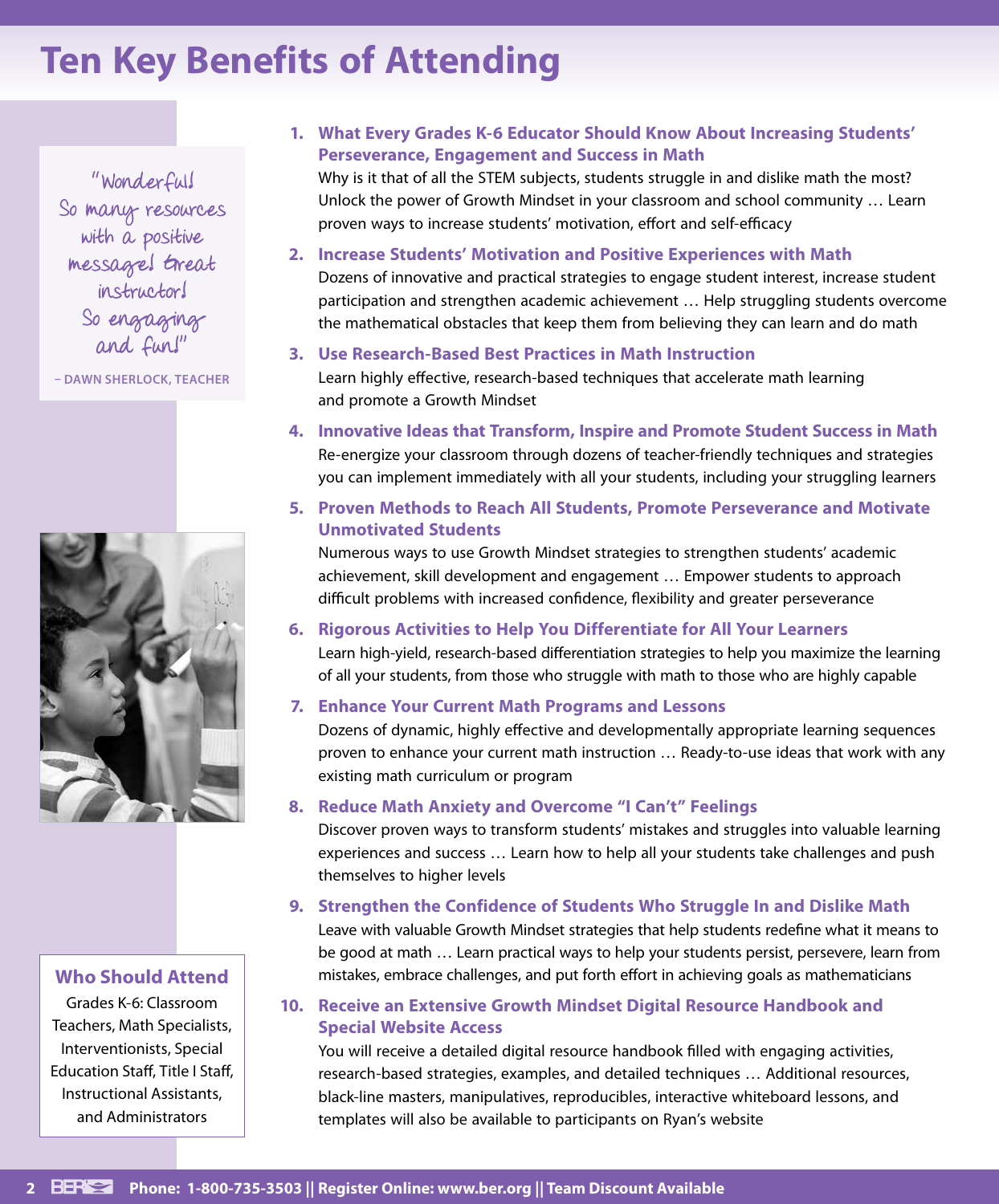# **Outstanding Strategies You Can Use Immediately**

## **What You Will Learn ...**

- **• Increase student motivation, effort and self-efficacy through a Growth Mindset**  to enhance academic achievement
- **•** Highly effective ways to **connect with and support your most reluctant and struggling learners**
- **• Highly effective Growth Mindset strategies** to encourage students to persist, persevere, embrace challenges, think mathematically, and strive to achieve math goals
- **• Discover research-based practices for struggling math students** to help them reach higher levels of achievement, engagement and persistence
- **•** Hands-on ways to **engage student interest, increase student participation, and strengthen academic achievement** in mathematics
- **• Practical, current brain-research information** on the most effective mathematics instructional strategies to accelerate students' math learning
- **•** Growth Mindset messages, activities and strategies that **change the way students view mistakes**
- **•** Highly effective approaches and techniques to **help students develop a deeper and richer understanding of mathematics**
- **•** Outstanding instructional strategies you can use daily **to increase your students' motivation, involvement and success in math**
- **•** Research-based strategies to **help students overcome math anxiety** hurdles
- **• Help your students who struggle and dislike math** become productive and successful mathematicians

"Fabulous! Chock-full of information and useful tips, strategies and resources!" **– CHARLENE WILLIAMS, SPECIAL EDUCATOR**

## **Practical Ideas and Strategies**

Are you frustrated with the motivation and mindset of your grades K-6 students? How many times do you ask your students to answer math questions, persevere with problem solving, engage in mathematical discussions, and engage in mathematics, only to have the same few students raise their hands? Do you ever have the frustrating experience where you reach the end of a math unit only to find that your students' understanding is still back where you started, at the beginning of the unit?

In this energizing and dynamic seminar, Presidential Awardee for Excellence in Mathematics, international presenter, author, and educator **RYAN DOETCH** will share the most effective and engaging strategies for building a Growth Mindset in your grades K-6 students. You will learn in very practical terms how to transform mindsets in mathematics so students are excited to learn and willing to risk making mistakes.

Walk away with proven, research-based practices that will transform the way your students think about and perform in math. Learn how to help students embrace the mistakes they make and turn them into powerful learning. **Don't miss this unique opportunity to participate in this transformational seminar that will leave you with dozens of strategies to help all your students—even your struggling ones—achieve at higher levels, engage, persist, and succeed in math through a Growth Mindset.**



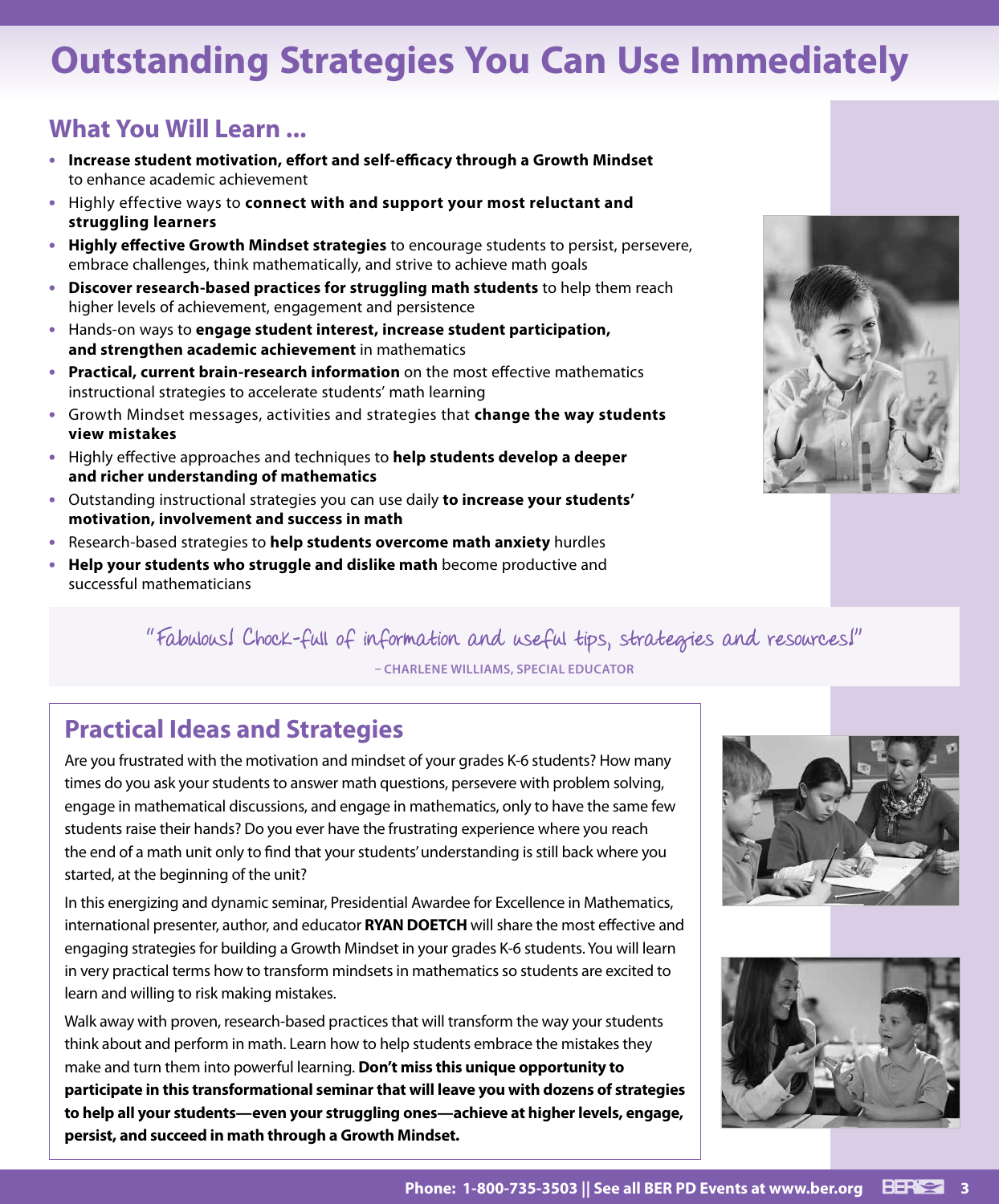# **A Message From Seminar Leader, Ryan Doetch**



#### **Uniquely Qualified Instructor**

**RYAN DOETCH** is a dynamic and enthusiastic presenter, outstanding classroom teacher, and the 2013 Presidential Awardee for Excellence in Mathematics. Ryan is known around the world as an exemplar teacher for teaching mathematics to elementary students. Ryan's expertise, practicality, and humor keep his sessions fast-moving, enjoyable, and packed with tips and tools that you can use right away in your math instruction.

Drawing from his daily classroom experiences, Ryan's presentations are filled with highly effective strategies, ideas and tips you can use immediately to create a Growth Mindset classroom. In his free time, Ryan trains and educates teachers, interventionists, curriculum specialists, and administrators from around the world on the best, practical ideas for making mathematics instruction successful for all learners.

Ryan is the author of *Develop Growth Mindset in Mathematics to Increase Students' Perseverance, Engagement and Success*, the extensive digital resource handbook you will receive at the seminar. **Ryan's knowledge, experience and expertise in math translate into a seminar that is jam-packed with great ideas you will want to use immediately!**

#### Dear Colleague:

We are teaching a generation of students who are often afraid of making mistakes. How many times have you asked your class to share their answers and only a few students raise their hands? How often do you feel like your classroom waits and relies on you to solve the math problem? How often do you feel that you did all of the work, heavy lifting and learning at the end of the math lesson?

I want to show you in very practical terms how to transform mindsets in mathematics so students are excited to learn and willing to risk making mistakes. I want to arm you with important strategies, messages and techniques that will inspire and help ALL your students achieve excellence and success in math.

As a fellow teacher, I know it can be rather challenging to help students who have fallen behind in math while still trying to keep up with school, district and state expectations. I also know how hard it can be to teach math to students who dislike it. I understand the challenges and frustrations of trying to help students persevere in math when they have huge gaps in their learning.

From my many years as an elementary teacher and instructional coach, I want to show you how to create a successful math classroom where mistakes are truly expected, respected and inspected. I have designed this seminar to help you make a huge difference in your students' mathematical lives by providing you with the best research-based Growth Mindset strategies, detailed techniques and access to resources to support and motivate your students.

Successful teachers are using methods that I want you to know about. The majority of students who struggle in math feel they will never be good at math. They think of math as a constant stairway of rules and formulas. I want to show you how to change their mindset so they will feel and become successful in math.

I am genuinely excited to share my knowledge and resources to help you transform and inspire your students in math. Come and enjoy a productive day, learning how to bridge the achievement and instructional gap for all your students!

Sincerely,

Myon Godd

Ryan Doetch

**P.S I want a former student to return one day and say that you were the reason why they were inspired and became successful in math.**

"I want to show you in very practical terms how to transform mindsets in mathematics so students are excited to learn and willing to risk making mistakes."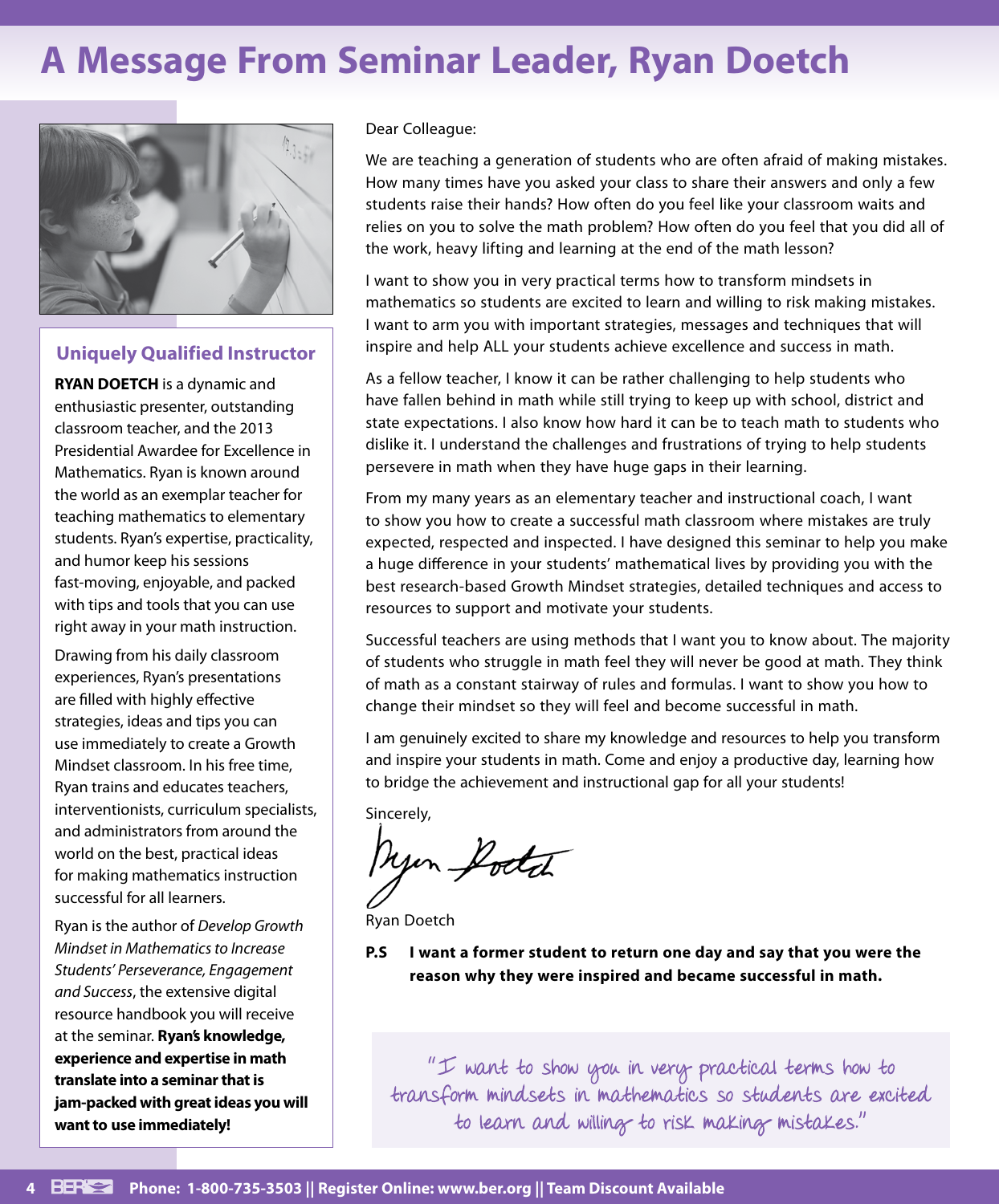## **What Your Colleagues Say About Ryan Doetch**

*"Best seminar I've ever attended. Very informative and inspirational. Love how we have practical strategies and resources to use tomorrow. Your energy and happiness is contagious!"* **– Danielle Newton, Grades 3-5 Math Interventionist**

*"A very motivational seminar. Ryan is a high-energy speaker. One of the best presentations I have attended. Thank you for all the resources!"*

**– Stephanie Roy, 3rd Grade Teacher**

*"Ryan, you have inspired me to be a better teacher and to give my students permission to make mistakes – I even feel better about making mistakes myself!"*

**– Mary Kenny, 2nd grade Teacher**

*"As a coach I attend many trainings. This was one of the most organized, thorough and focused trainings I have attended."* **– Lindsey Sawyer, Math Coach**



*"Wonderful day! You have encouraged me to change my math teaching into a Growth Mindset. There are so many tools that I can use immediately."*

**– Kathleen Blaho, 4th Grade Teacher**

*"Inspirational, funny and motivating! Amazing day!"* **– Jen Alberto, STEM**

*"Very engaging and enjoyable. Ryan is very entertaining and kept my interest throughout the seminar. So worth the hour plus drive today!"* **– Kelly Francis, Math Coach**

*"Wow! What a fantastic learning experience! Thank you for sharing your expertise, ideas and humor with us."* **– Laurie Leal, 3rd/4th Grade Teacher**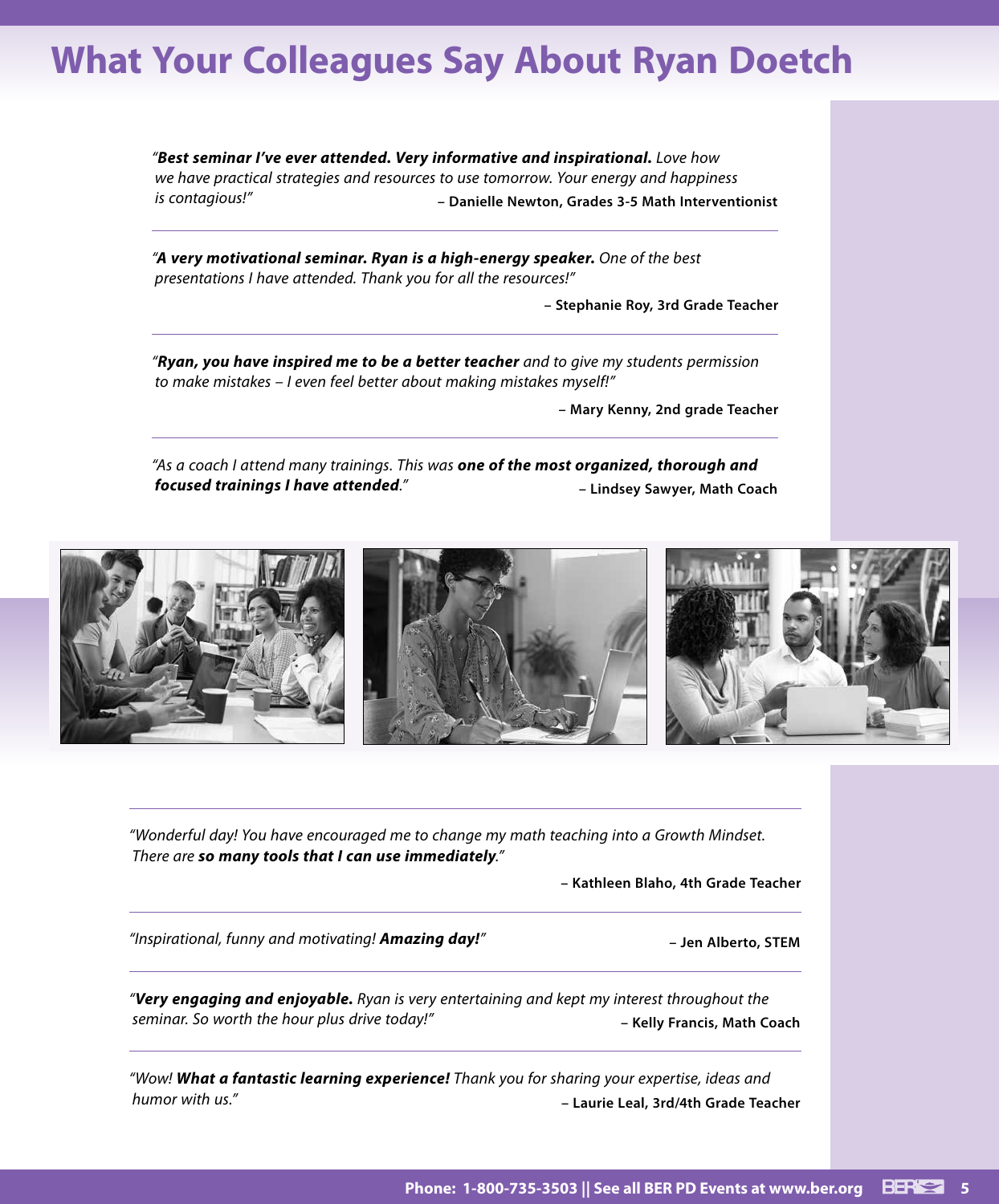# **Special Benefits of Attending**



seminar I have ever attended! So many great ideas that are easily applied in the classroom! Thank you!"

> **WENDY WISNESKI, TEACHER**

### **On-Site Training**

Most BER seminars can be brought to your school or district in-person or online. See the options at www.ber.org/onsite or call 877-857-8964 to speak to one of our On-Site Training Consultants.

#### **Extensive Math Growth Mindset Digital Resource Handbook**

You will receive an extensive digital resource handbook giving you access to countless strategies. The handbook includes:

- Dozens of Growth Mindset messages, activities and strategies to change how students view mistakes and enable students to persist and succeed
- Proven ways to engage student interest, increase student participation and strengthen academic achievement in mathematics
- A wealth of brain-compatible strategies and techniques that take advantage of how the brain learns best
- Ready-to-use, highly effective math resources, ideas, lessons, and activities that work with any curriculum or program
- Practical, timesaving ideas to minimize your effort and maximize ALL of your students' mathematical understanding
- Special access to Ryan's website, which is full of lesson plans, black-line masters, manipulatives, reproducibles, interactive lessons, and much more

#### **Consultation Available**

Ryan Doetch will be available at the seminar for consultation regarding your questions and the unique needs of your own mathematics program.

#### **Share Ideas with Other Educators**

This seminar provides a wonderful opportunity for participants to share ideas with "This was the best other educators interested in developing a Growth Mindset in their math students.

#### **Meet Inservice Requirements / Earn State CEUs**

Participants of Live Online Seminars and those completing the Recorded Version online can receive a certificate of participation that may be used to verify five continuing education hours. For details about state CEUs available, visit www.ber.org/ceus

#### **Earn One to Four Graduate Semester Credits**



Up to four graduate level professional development University of Massachusetts credits are available with an additional fee and completion Global Anonprofi of follow-up practicum activities. Details for direct

enrollment with University of Massachusetts Global will be available at this program.

## **Can't Attend?**

## **Other Professional Development Options:**

#### **Recorded Version of the Seminar**

A video recorded version of this seminar will be available to take online at your convenience. You'll have access to the entire course and to the extensive digital resource handbook. Optional CEUs and graduate credit available. To enroll, see registration form on page 7.

#### **DA Related On-Demand Online Courses**

A related On Demand Video-Based Online Learning course, *Develop Growth Mindset in Mathematics to Increase Students' Perseverance, Engagement and Success,* for Grades K-6 and other math related courses are available for immediate registration. To enroll, visit www.ber.org/online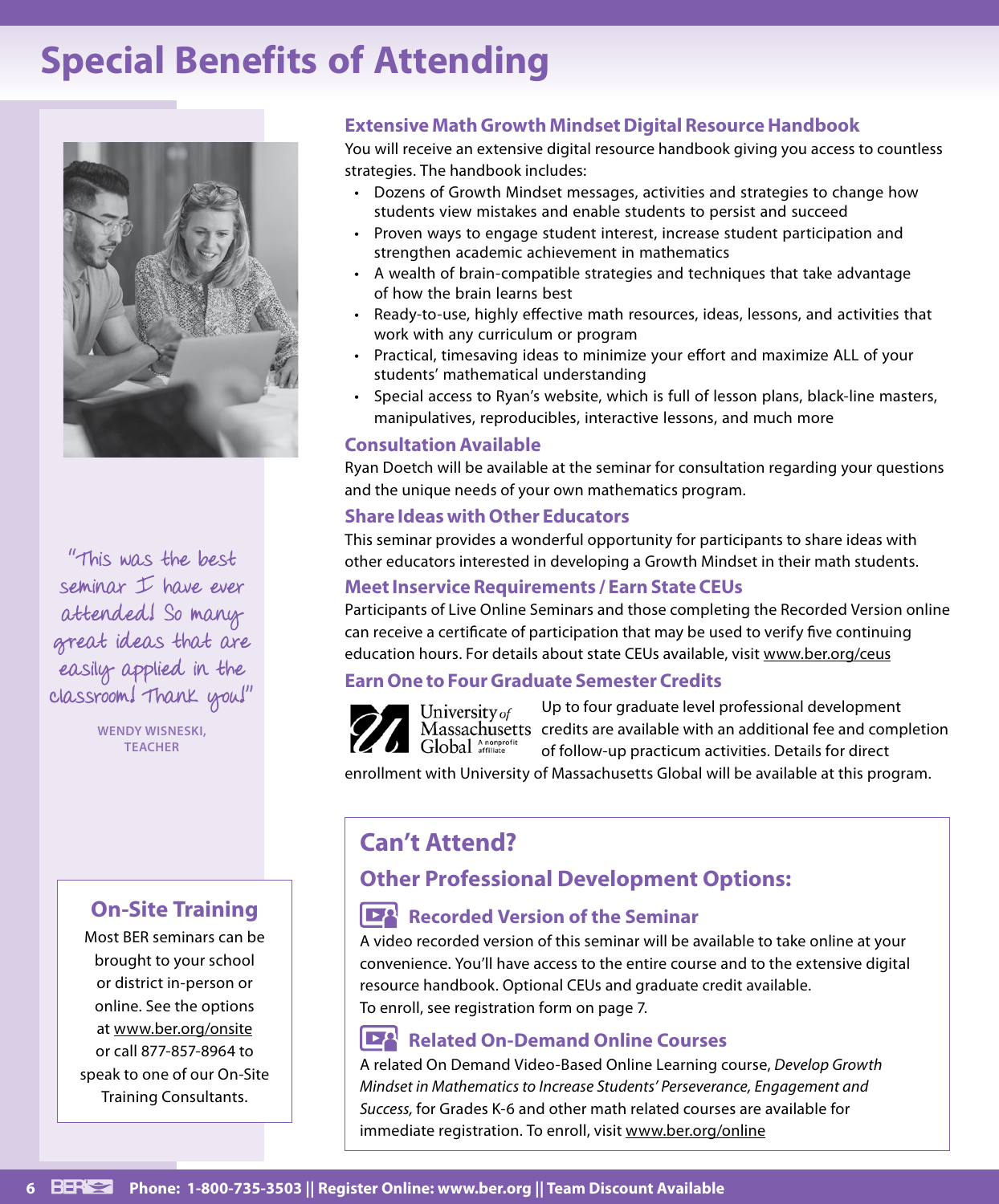## Develop Growth Mindset in Mathematics to Increase Students' Perseverance, Engagement and Success

**(Grades K-6)**

| <b>Registration (MMD2M1)</b>                                                                                                                                                                                                                      | <b>FIVE EASY WAYS TO REGISTER:</b>                                                                                                                                                                            |
|---------------------------------------------------------------------------------------------------------------------------------------------------------------------------------------------------------------------------------------------------|---------------------------------------------------------------------------------------------------------------------------------------------------------------------------------------------------------------|
| 1. July 14, 2022 (Start time: 9 AM Central)<br>$\Box$<br>2. July 21, 2022 (Start time: 9 AM Eastern)<br>□                                                                                                                                         | <b>REGISTER ONLINE at: www.ber.org</b>                                                                                                                                                                        |
| $-$ or $-$                                                                                                                                                                                                                                        | <b>EMAIL this form to: register@ber.org</b>                                                                                                                                                                   |
| $\Box$ 7. I'd like to order the recorded version of this seminar                                                                                                                                                                                  | PHONE toll-free: 1-800-735-3503<br>(Weekdays 5:30 am - 4:00 pm Pacific Time)                                                                                                                                  |
| <b>FIRST NAME</b><br>M.I.<br><b>LAST NAME</b>                                                                                                                                                                                                     | FAX this form to: 1-425-453-1134<br>1篇                                                                                                                                                                        |
| POSITION, SUBJECT TAUGHT<br><b>GRADE LEVEL</b>                                                                                                                                                                                                    | MAIL this form to: Bureau of Education & Research<br>915 118th Avenue SE . PO Box 96068<br>Bellevue, WA 98009-9668                                                                                            |
| SEMINAR LOCATION NUMBER: _<br>(Please see list above)                                                                                                                                                                                             |                                                                                                                                                                                                               |
| List additional registrants on a copy of this form                                                                                                                                                                                                | <b>Program Hours</b><br>All Live Online Seminars are scheduled 9:00 a.m. - 3:30 p.m. in the time                                                                                                              |
| <b>SCHOOL NAME</b>                                                                                                                                                                                                                                | zone indicated. Check in 15 minutes prior. Registrants will be sent login<br>information by email four days before their Live Online Seminar.                                                                 |
| <b>SCHOOL MAILING ADDRESS</b>                                                                                                                                                                                                                     | <b>Fee</b>                                                                                                                                                                                                    |
|                                                                                                                                                                                                                                                   | The registration fee is \$279 per person, \$259 per person for groups of<br>three or more registering at the same time. Call us at 1-800-735-3503                                                             |
| <b>CITY &amp; STATE</b><br>ZIP CODE                                                                                                                                                                                                               | for groups of ten or more. Payment is due prior to the program.<br>Fee includes seminar registration, a certificate of participation and<br>an extensive digital resource handbook. The fee is the same for   |
| <b>SCHOOL PHONE NUMBER</b><br>HOME PHONE NUMBER                                                                                                                                                                                                   | Live Online Seminars or Recorded Seminars.                                                                                                                                                                    |
| (<br>$\lambda$<br>Δ.                                                                                                                                                                                                                              | <b>Cancellation/Substitutions</b>                                                                                                                                                                             |
| Registration confirmations and login details are sent via e-mail                                                                                                                                                                                  | 100% of your paid registration fee will be refunded if you can't attend                                                                                                                                       |
| E-MAIL ADDRESS (REQUIRED FOR EACH REGISTRANT)                                                                                                                                                                                                     | and notify us at least 10 days before the seminar. Late cancellations<br>made prior to the event date will be refunded less a \$15 service fee.<br>Substitutions may be made at any time without charge.      |
| HOME MAILING ADDRESS                                                                                                                                                                                                                              | <b>Further Questions</b><br>Call the Bureau of Education & Research (800) 735-3503 or visit us<br>online at www.ber.org                                                                                       |
| <b>CITY &amp; STATE</b><br>ZIP CODE                                                                                                                                                                                                               |                                                                                                                                                                                                               |
|                                                                                                                                                                                                                                                   | <b>Program Guarantee</b>                                                                                                                                                                                      |
| IMPORTANT – PRIORITY ID CODE: EMMD2M1                                                                                                                                                                                                             | We stand behind the high quality of our programs by providing the<br>following unconditional guarantee: If you are not satisfied with this<br>program, we'll give you a 100% refund of your registration fee. |
| <b>METHOD OF PAYMENT - Team Discount Available</b><br>The registration fee is \$279 per person,<br>for teams of three or more registering at the same time, the fee is \$259<br>per person. Payment is due prior to the program. No cash, please. |                                                                                                                                                                                                               |
| $\Box$ A check (payable to <b>Bureau of Education &amp; Research</b> ) is attached                                                                                                                                                                |                                                                                                                                                                                                               |
| $\Box$ A purchase order is attached, P.O. #<br>(Be sure to include priority ID code on the P.O.)                                                                                                                                                  |                                                                                                                                                                                                               |
| $\Box$ Charge my:<br>MasterCard<br>$\Box$ VISA<br>$\Box$ Discover                                                                                                                                                                                 |                                                                                                                                                                                                               |
| MO/YR                                                                                                                                                                                                                                             |                                                                                                                                                                                                               |
| (Found on back of card)                                                                                                                                                                                                                           |                                                                                                                                                                                                               |
| Please print name as it appears on card                                                                                                                                                                                                           | MMD2M1<br>© 2022 Bureau of Education & Research. All rights reserved.                                                                                                                                         |
|                                                                                                                                                                                                                                                   |                                                                                                                                                                                                               |